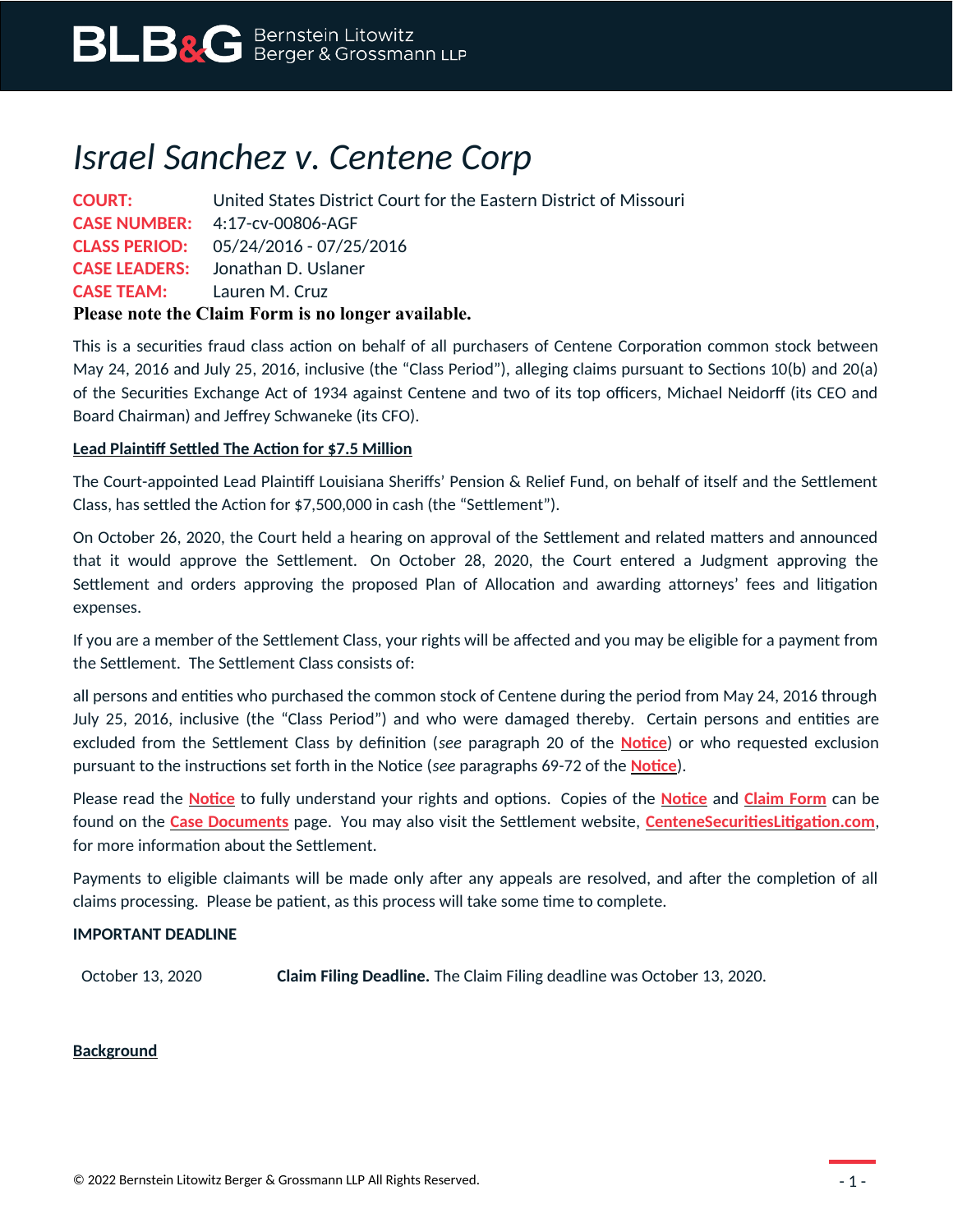

The case commenced on November 14, 2016. On May 1, 2017, the Court appointed Louisiana Sheriffs' Pension & Relief Fund as Lead Plaintiff for the Class and BLB&G as Lead Counsel. On July 17, 2017, Lead Plaintiff filed the operative Complaint on behalf of purchasers of Centene common stock between April 26, 2016 and July 25, 2016.

The Complaint alleges that Centene and certain of its top officers made false and misleading statements to investors, and omitted material facts, regarding the financial condition and liabilities of Health Net, Inc., which Centene acquired shortly before the Class Period. When the truth emerged, the price of Centene's common stock plunged precipitously, causing significant losses to investors.

On September 15, 2017, Defendants filed a motion to dismiss the Complaint, which Plaintiffs opposed. On August 30, 2019, the Court denied in part and granted in part the Defendants' motion to dismiss, reducing the Class Period to the two-month period from May 24, 2016 through July 25, 2016.

On January 29, 2020, following a mediation before Michelle Yoshida of Phillips ADR, the Parties reached an agreement in principle to settle the Action in return for a cash payment of \$7,500,000.

On March 5, 2020, the Parties entered into the Stipulation and Agreement of Settlement, which sets forth the full terms and conditions of the Settlement. On March 12, 2020, Lead Plaintiff filed a motion for preliminary approval of the Settlement with the Court. On June 23, 2020, the Court entered an Order preliminarily approving the Settlement, approving the mailing of notice to the Settlement Class, and scheduling a final Settlement Hearing for October 26, 2020.

At the October 26, 2020 hearing, the Court approved the Settlement. On October 28, 2020, the Court entered a Judgment approving the Settlement, an Order approving the proposed Plan of Allocation, and an Order awarding attorneys' fees and litigation expenses.

## **Case Documents**

- Notice of (I) Pendency of Class Action and Proposed Settlement; (II) Settlement Fairness Hearing; and (III) Motion for Attorneys' Fees and Litigation Expenses ("Notice")
- May 4, 2021 Order Approving Distribution Plan
- April 19, 2021 Lead Plaintiff's Unopposed Motion for Approval of Distribution Plan
- April 19, 2021 Proposed Order Approving Distribution Plan
- April 19, 2021 Memorandum of Law in Support of Lead Plaintiff's Unopposed Motion for Disbursement of Funds
- April 19, 2021 Declaration of Luiggy Segura in Support of Lead Plaintiff's Unopposed Motion for Approval of Distribution Plan
- April 19, 2021 Exhibit A Deficiency Notice
- April 19, 2021 Exhibit B Deficiency Email
- April 19, 2021 Exhibit C Deficiency Spreadsheet
- April 19, 2021 Exhibit D Timely Eligible Claims